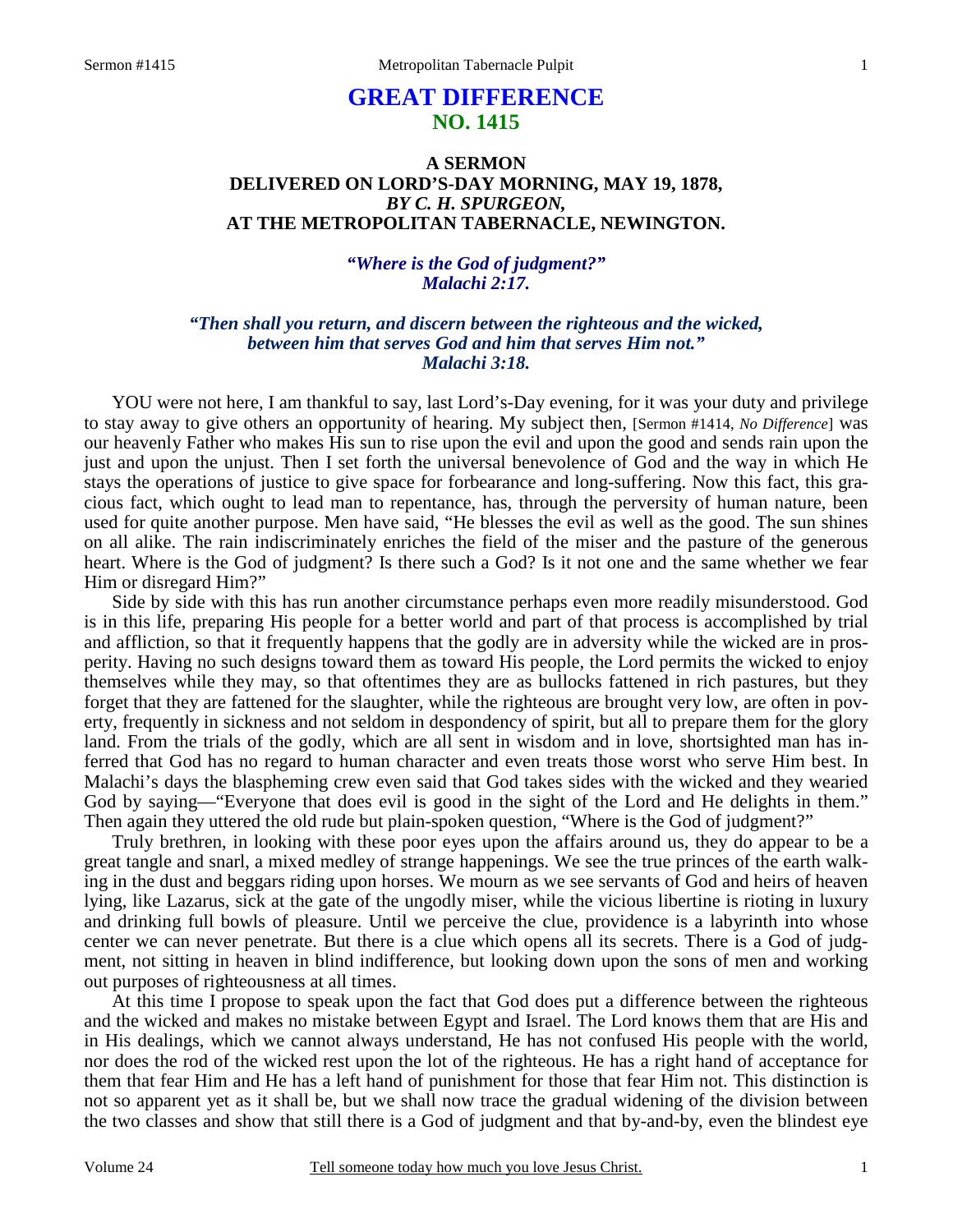shall be able to discern between the righteous and the wicked, between him that serves God and him that serves Him not.

**I.** First, then, THERE ARE SIGNS OF SEPARATION between the righteous and the wicked.

The first sign is seen in the evident difference of *character.* "They that feared the Lord" are spoken of. That is to say, there are still some on the face of the earth who believe that there is a God, who believe in the revelation which He has given, who accept the atonement which He has provided, and who delight to be obedient to the will which He has declared. How came they to fear the Lord? The answer is, it is a gift of His grace and a work of His Spirit wherever it is found. It makes a distinction very deep, very vital, and consequently very lasting, for it shall continue throughout eternity. Let us bless God that in the worst times He still has a remnant according to the election of grace, and when blasphemers grow bold in sin and say, "Where is the God of judgment?" there are at least a few hidden ones who nevertheless look up and behold the Lord exalted above the rage of His foes. There will always be a band that bow the knee and worship the Most High, because their hearts stand in awe of Him. God is beginning to separate His chosen from the world, when He gives them an inward sense of His presence, and a consequent holy fear and sacred awe of Him. The dividing work begins here, in the bent and current of the heart.

This difference in real character soon shows itself in a remarkable change of *thought* and meditation. According to the passage before us, those who are said to, "fear the Lord," are also described as those who, "thought upon His name." Their thoughts are not always towards the transient things of this world, but they are much engaged with the eternal God and His truth. They are not always groveling after the creature, but soaring towards the Creator. The Hebrew word has the idea of *"counting."*They reckon the Lord as the chief consideration when they count up their arguments for action. Others do not take Him into the reckoning. They act as if there were no God at all. But the righteous make much of Him and account Him to be the greatest factor in all their calculations. They fall back upon God in trouble, and joy most of all in Him when they are glad. They reckon not without the Lord of hosts. They say, "The best of all is, God is with us." And concerning any action, if it is contrary to His mind, they reject it. If it is according to His will they think upon Him and they delight to carry it out. This makes a great difference in their course of life and also in their happiness. Dear hearers, I trust there are many among you who can truly say that your meditation of God has been very sweet, you have been glad in the Lord. This, then, is working out a distinction between you and the wicked who forget God. You fear the Lord and you take delight in meditating upon Him in secret, but this the worldling cannot understand.

This makes a distinction between you and the careless, which does not long exist without operating in a further direction. You grow weary of their frivolous conversation, and they cannot endure your serious observations. And so two parties are formed, as of old there were two lines—the sons of God and the children of Cain. You will soon see Ishmael and Isaac, Esau and Jacob living over again if you watch the thoughtless worldling and the pious Christian, and mark how much they differ. Therefore there grows out of this difference of thought and feeling a separation as to *society*. "Then they that feared the Lord spoke often one to another," which shows that they often met, and that they delighted in one another's company. Each man felt himself feeble in the midst of the ungodly, and therefore he sought out a brother that he might be strengthened by association. Each man felt himself to be like a sheep in the midst of wolves, but knowing the nature of sheep to be gregarious, each one sought his fellow, that they might make up a flock, hoping that, as a flock, they might gather round the Good Shepherd. Yes, and in the ungodliest times there are not only gracious people here and there, but these chosen souls, by some means or other, make mutual discoveries and come together and so form the visible church of the living God. In Rome in the days of the Caesars, when to be a Christian meant to be condemned to die without mercy, if believers could not meet in their homes, they would meet in the abodes of the dead, in the Catacombs, but they must meet. It is the nature of God's children that they do not like going to heaven alone, but prefer to go up to the temple in bands and companies, and the more the merrier, as the proverb has it, for they delight to go with the multitude that keep holy day and they rejoice to fly in flocks like doves to their windows. There is a divine sweetness in Christian communion, and every true saint delights in it. The essence of our religion is love, and he that loves not the brethren, loves not God and lacks an essential point of the Christian character. By the exercise of holy brotherhood the Lord continues to call out His own people, and thus to create a manifest separation. Likeness of character and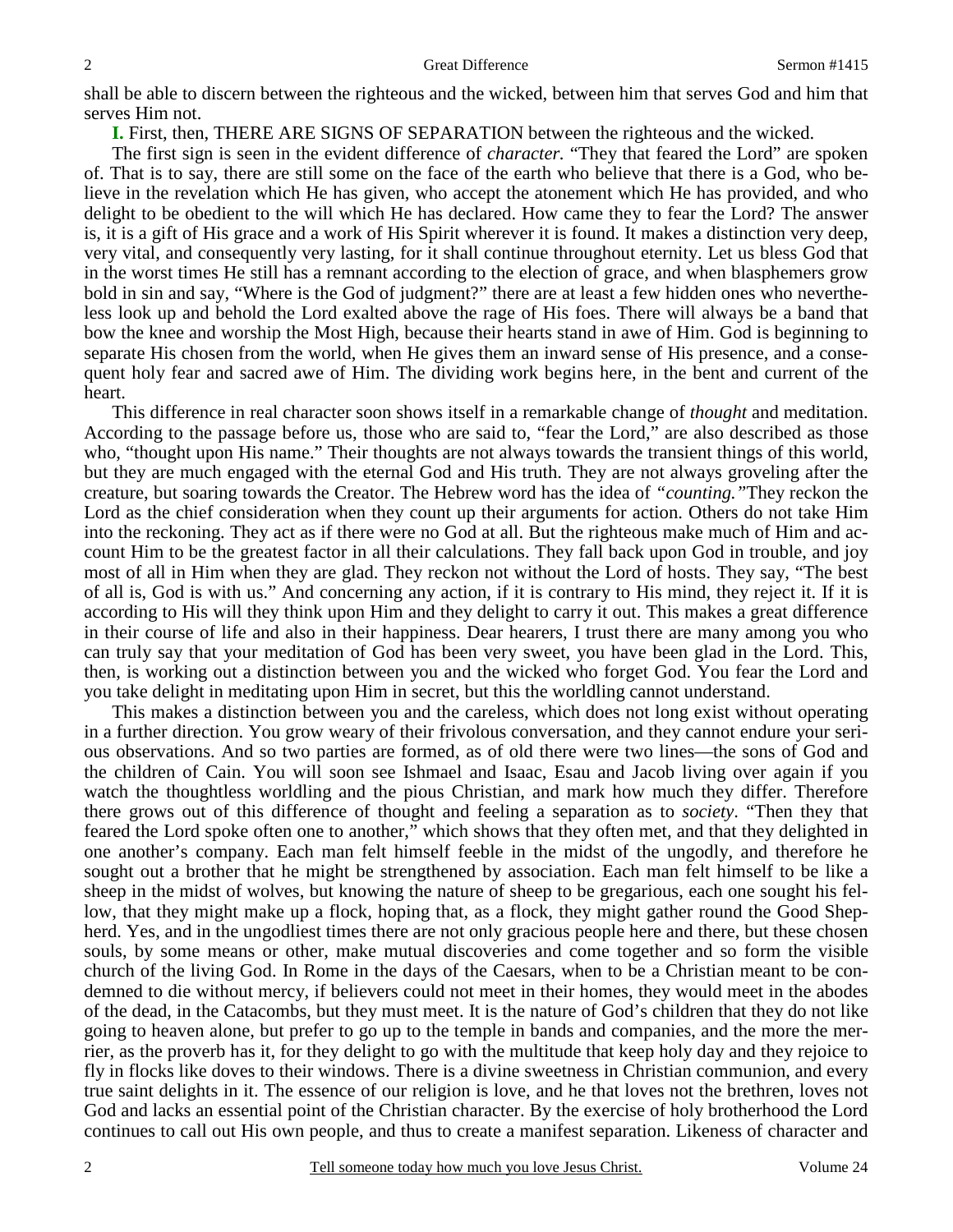#### Sermon #1415 Great Difference

thought produce a mutual attractiveness, and so a corporate body is formed and the solitary secret ones become manifest in the mass. The chosen stones are quarried and are built into the similitude of a palace, what if I say that, they come together, bone to His bone to fashion the spiritual body of the Lord Jesus Christ?

This distinct association leads on to a peculiar *occupation,* for "they that feared the Lord *spoke* often one to another." They heard others speak against the Lord and they resolved to speak too. Of others the Lord complained, "your words have been stout against Me, says the Lord," and these men felt that it would be a shame if *they* were silent. They did not cast their pearls before swine, yet they wore their pearls where those who were not swine, but saints, could see them. In society where truth would be appreciated, they were not backward to declare it, "They spoke often one to another." It was a time of noise and tumult. It was a time of speaking very bitterly against the Lord. Therefore when they met together they spoke for the Lord and each one opened his mouth that the Lord might not lack for witnesses. I take it that the expression means that they renewed and *repeated their testimony.* "They spoke often one to another." They said, "Ah, we can answer what the ungodly are saying. Our experience testifies that they speak not aright. It is not a vain thing to serve God. How do you find it, brother?" Then the brother would say, "I find it exceedingly comforting and cheering to my soul. They have said, 'What profit is it that we have kept His ordinances?' But I have found it exceedingly profitable, for in keeping His commandments there is great reward." Then a third would say, "It has enriched our souls to walk according to the mind of God and in the blessed ordinances of His house our souls have been fed and exceedingly nourished." A fourth would add, "The ungodly say it is in vain that we have walked mournfully before the Lord of hosts—do you find it so, brother?" The reply would be, "No, my mournful days have often been most profitable, like the days of shower and cloud which have most to do with the harvest." "Besides," said another, "we do not walk mournfully before the Lord as a rule, for we rejoice before Him, yes, in His name we do exceedingly rejoice." Thus, you see, by their testimony the one to the other, they supported each other's minds against the popular infidelities of the time. They set their thoughtful experience against the vicious falsehoods of unbelieving men, and so they both honored God and benefited each other.

When they "spoke often one to another" I have no doubt they *expressed their affection,* one for the other. They said, "Let us not marvel if the world hates us. Did not our Master say, 'It hated Me before it hated you'? Did He not tell us to beware of man? Did He not remind us that our worst enemies should be those of our own household?" "Yes, brethren," they would say, one to another, "let us love one another, for love is of God." The elders would speak like John the divine and say, "Little children, love one another." And the younger ones would respond by acts and words of loving respect to the older saints. Their mutual expressions of love would increase love. As when we lay live coals together, they burn the better, so loving intercommunications increase the heat of affection till it glows like coals of juniper which have a most vehement flame.

No doubt, for we know by what we see, this speaking one to another *assisted each other's faith.* One might be weak, but they were not all weak at once. One and another would be strong just then. We all have our ups and downs, but the mercy is that when one is sinking, another is rising. It will frequently happen that if the sun does not shine on my side of the hedge, it is shining on yours, and you can tell me that the sun is not snuffed out but that it will shine on me too, by-and-by. Commerce makes nations rich and Christian communion makes believers grow in grace. Speaking often one to another with the view of helping the weak hands and confirming the feeble knees, is a means of great blessing to the souls of Christians. When they met, one would tell what he knew which his brother or sister might not know, and a third would say, "I can confirm that statement and add something more," and so the first speaker would learn as well as teach. Then a fourth brother would say, "But there is yet another truth which stands in relation to that which you have stated, do not overlook it." Thus by communion in experience and each one expressing what the Lord had written upon his heart, the whole would be edified in righteousness.

Now, beloved, it is in proportion as the children of God speak often, one to another, in this way that the church is brought out into a visible condition. A silent church might grope through the world unobserved, but a speaking church, speaking often within itself, is of necessity soon heard beyond the doors of the house in which it dwells. Soon the sound of gospel music steals over hill and dale. "Their sound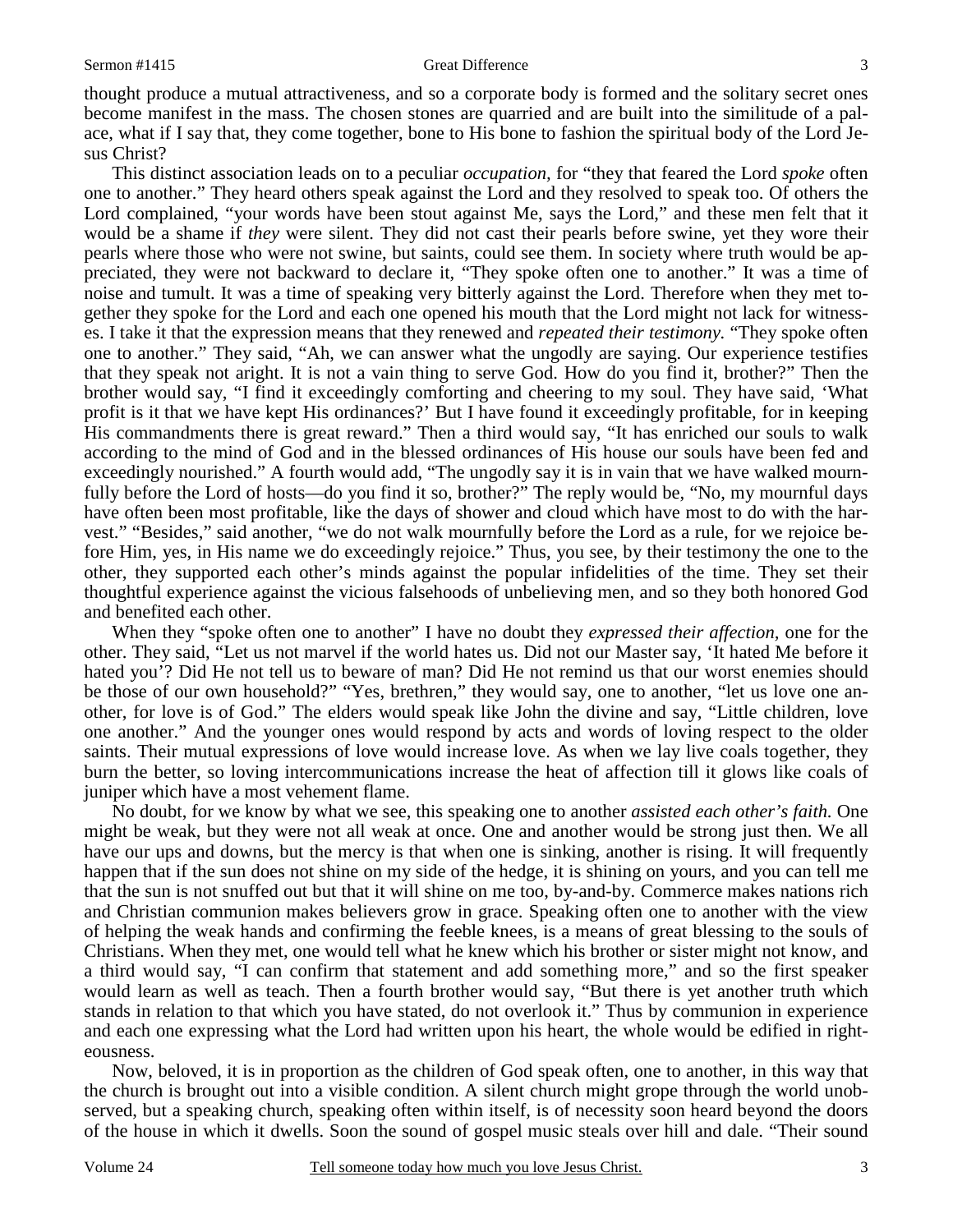has gone forth throughout all the earth and their words unto the end of the world." The speaking together of assembled saints at Pentecost led to the gift of tongues and then they spoke so that every man in His own language heard the wonderful works of the Lord. An increase of private communion among the saints would lead to a fuller public communication to the outside and the world would receive a blessing.

Thus I have shown you that the Lord thus gradually begins to separate a people to Himself. The fear of the Lord in the heart and the thought of God in the mind lead to association in persons of similar mold, hence arises the church. Then the interchange of expression between the godly makes them zealous and this leads to public testimony and the people of God are revealed. You will say that this does not prove that God is dealing differently with them from other men. "Where is the God of judgment?" is the question, and how is it to be answered? My reply is, in all this the Lord *is* putting a difference. To work His fear in the heart is an act of sovereign grace, but to enable the soul to find deep enjoyment in meditating upon divine things is a reward as well as a gift of grace, and a reward more valuable than if He gave the God-fearing man wealth and fame. Christian society is also no small token of the divine favor and is another reward of the God-fearing. I do not know how you find it, but I can truly assert that my choicest delights are with the people of God. What a great deal some of us owe to Christian fellowship! People whom we should never have known and never have thought of speaking to are now our choicest friends and have been and are incalculably helpful to us. Christian love has enlarged our family circle wonderfully. We have come to be intertwisted, the one with the other, and the separate threads have ceased to be such for they have become a threefold cord which cannot be broken, and this is no small gift of divine grace. Moreover, the communications which have arisen out of this society in which we have edified one another, have they not been very precious to us? Can you not say you had rather dwell for a day in the courts of the Lord than reign in the tents of wickedness for ages? Is it not so that when we are able to rejoice together and tell our experience, we find a pleasure which makes the wilderness and the solitary place to be glad? Best of all, it is in the midst of these communications where holy society yields us gracious fellowship, that God Himself is found. This is the grand distinction in God's relation to the universe at this present time, that He is with His people, and they know it, while He is far from the wicked. The Lord listened and heard of old and He still listens and hears, and the Lord answers the prayers of His children out of His holy place, and sends tokens of acceptance to those who praise and magnify His name. "The Lord of hosts is with us, the God of Jacob is our refuge." Oh come, let us exult before Him, for He is not far away, nor has He hidden His face from us, but He dwells between the cherubim and shines forth among His saints in the person of His dear Son and manifests Himself to us as He does not to the world. Even now, Israel in Egypt is not Egypt, for God pities the sighs and cries of His people. Israel in the Arabian Desert is not Arabian, for, lo, the fiery cloudy pillar, like a lifted up standard, gathers around it a separated people. Lo, "The people shall dwell alone and shall not be reckoned among the nations." Even now the faithful, in going out from the world and being separate, find the promise fulfilled. "I will dwell in them and walk in them. And I will be their God and they shall be My people." There is the first answer to the question, "Where is the God of judgment?" The separation is already beginning; there are signs of it now.

**II.** Secondly, THERE ARE PREPARATIONS FOR A FINAL SEPARATION, and these are at this moment proceeding. What these preparations are we learn from the  $16<sup>th</sup>$  verse—"The Lord listened and heard it and a book of remembrance was written before Him for them that feared the Lord and that thought upon His name." There is a day coming in which He will separate the two sorts of men, the one from the other, as a shepherd divides the sheep from the goats. The great net is now dragging the sea bottom. The day is coming when the net shall be hauled in and drawn to shore. What a medley it contains of good and bad fish, of creeping things, weeds, shells and stones, this mass must be separated. Then will come the putting of the good into vessels and the casting of the bad away. When that is done it will be executed with great solemnity and care. There will be great discrimination used in the dividing of the righteous from the wicked and as at a trial, *everything proceeds upon evidence,* the separating work is being prepared for us every day, because the evidence is being collected and recorded. The evidence in favor of the righteous might be forgotten if it were not duly preserved in order that in the day when the separation shall be consummated there may be no mistake and nobody may be able to challenge the decision of the great Judge.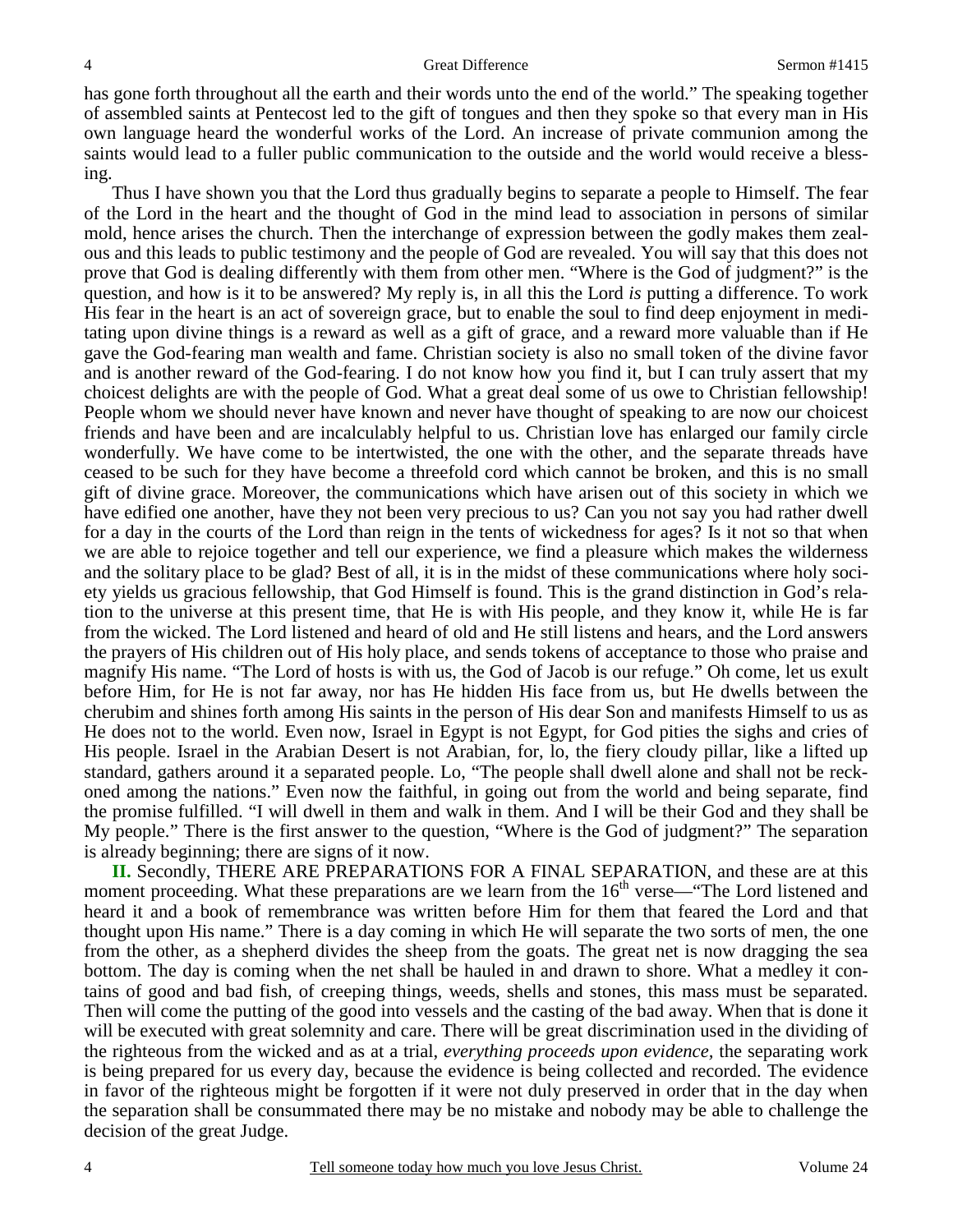#### Sermon #1415 Great Difference

Remember this, dear friends, that *evidence is being written down in a book—evidence of fidelity to*  God in evil times. When others were thinking against God and speaking against God, there were some who spoke on His behalf, because they feared Him and thought upon His name, and their singular conduct was reported upon and chronicled. God's gracious eye never overlooks one single act of decision for Him in the midst of blasphemy and rebuke. If the timid girl in the midst of a Christless family still patiently endures reproach and holds on to her Master's truth, though she cannot speak eloquently, behold, it is written in the book. Though her tears may often be her strongest expressions, they are in the book also, and shall not be forgotten. When the workman in the shop speaks a word against filthy language, a word for the sacredness of the Sabbath, a word for his Lord, it is all written in the book of remembrance. A commission is instituted for the collection of evidence as to those that fear the Lord and think upon His name. Are you, dear friends, furnishing evidence, do you think, evidence which will prove that you are truly godly? Do you clearly stand out from among your fellows and are you manifestly separate, so that even Satan himself at the last great day will not be able to challenge the evidence that will be given, that you did indeed fear the Lord when others reviled Him?

*This evidence is being taken by the Lord Himself.* There is much consolation in this, because others might be prejudiced and give an unfavorable view of what we do, but when the Lord Himself bears witness, the truth will be manifested. "The Lord listened and heard." It is a very strong expression. He not only "listened," as one trying to hear, but He did actually hear all that was said. What a witness God will be in favor of His saints! If we really fear Him and think upon His name He will set our holy fear, our godly thought and our gracious talk in evidence on our behalf. He reads our motives and these are a deep and vital part of character. Others might err, but He cannot. What He hears is accurately heard and correctly understood. Evidence is being collected, then, by a witness who is truth itself.

*This evidence is before God's eyes at all times.* If you notice, "The book of remembrance was written *before Him,"* as if while every item was being put down, the book lay open before His gaze. From Him the record is no more concealed than the act itself, past deeds of virtue are present to His eye. Every recorded act of grace is especially noticed by the Lord. Every separate word of faithfulness and act of true God-fearing life is noted, weighed, estimated, valued and safely preserved in memory to justify the verdict of the last grand dividing day. Think of it, then, beloved—all that divine grace is working in you of humble faithfulness to God is being recorded. No annual report will proclaim it. It will never be printed in a magazine, nor advertised through the newspapers so as to bring you fame, but a book of remembrance is written before the Lord Himself. There it lies before Him whose single approval is more than fame. There, read a page—"Such a one thought upon My name. So-and-so spoke to his brother concerning Me and helped to the mutual edification of the body and to the bearing of powerful testimony for the truth against the assaults of error."

*This evidence,* moreover, dear friends, *is of a spiritual kind* and this is one reason why it is taken down by God and by no one else, for it is evidence concerning the state of the heart in reference to God. And who is to form that estimate but the Lord who searches the heart? Who is to know the thoughts of the mind, save God alone? There is an ear that hears thought. Though it is not indicated by a sound as loud as the tick of a clock, nor as audible as the chirping of a little bird, yet every thought is vocal to the mind of the Most High and it is written down in the remembrance book. Certain great actions which every man applauds may never go into that book, because they were done from motives of ostentation. But the thought which nobody could have known, and which must otherwise have remained in oblivion, is recorded by the Lord and shall be published at the last judgment. Perhaps it ran thus, "What can I do for Jesus? How can I help His poor people? How can I cheer such-and-such a languishing spirit? How can I defeat error? How can I win a wandering soul for my Master?" Such thoughts as these are reckoned worthy of record and they are supplying evidence which in His gracious love the Lord is collecting, that the sentence of His great tribunal may be justified to all.

*That evidence concerns apparently little things,* for it mentions that "they spoke one to another." Of course people will gossip when they get together. What is there in talk? Oh, but what sort of gossip was it? That is the question. For a holy theme turns gossip into heavenly fellowship. It is written, they "thought upon His name." Surely it is not much to think? Ah brethren, thinking and speaking are two very powerful forces in the world and out of them the greatest actions are hatched. Thoughts and words are the seeds of far-reaching deeds and God takes care of these embryos and germs. Men do not even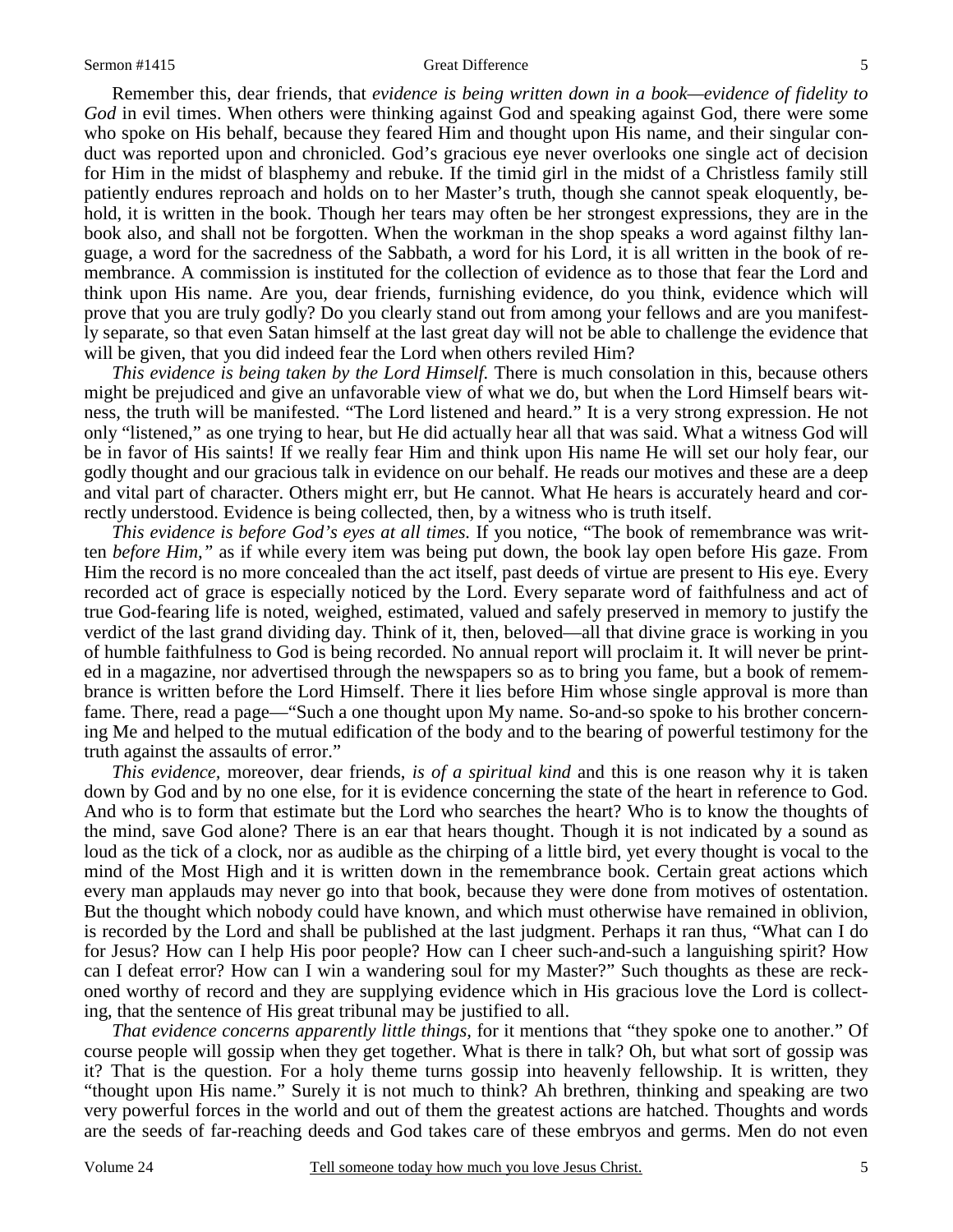know of them and if they did know, would not esteem them, but they are put down in the book of remembrance which lies always open before the Most High.

Now, all this is going on every day and every night as certainly as time's sands drop through the hour-glass. Letter after letter, stroke by stroke, the story is being written in the book of remembrance and though men see it not, the evidence is being gathered up to be used in that dread solemnity, in which, amidst the pomp of angels, the great Infallible shall separate the blessed of His Father from those who are accursed. Thus every day the God of judgment is working towards the time when even the most careless shall discern between the righteous and the wicked.

**III.** This brings us to the third point that IN THAT SEPARATION GREAT PRINCIPLES WILL BE MANIFESTED. I shall only have time to mention them rapidly.

First, the principle of *election* will be displayed. God will have a people who are more His than other men can be. "They shall be Mine, says the Lord of Hosts, in that day." "All souls are Mine," says God, and His witness is true, but He rejects some souls because of sin and says, "You are not My people." As for His chosen, they are His portion, His peculiar treasure, His regalia, His crown jewels and they shall be His forever. Then will special love and peculiar choice be manifest, for in the day of the separation it shall be seen that the Lord knows them that are His and while He counts others to be as mere stones of the field, He has set His heart upon the saints who are the gems of His crown.

But then will come as the next principle, the fact of *essential value*, namely, that the Lord's people are not only His, but they are His *jewels.* There is something in them which grace has put there, which makes them to be more precious than other men. "The righteous is more excellent than his neighbor." God's grace makes His children to be purer, holier, heavenlier than the rest of mankind, and they are rightly divided from the impure and worthless mass. They will at the last, by evidence, be proved to have been jewels among men and nobody shall be able to question their worth. They shall be confessed by all men to have been precious stones amid pebbles, gold amid dross.

Then will come up the next principle of *open acknowledgment.* They were the Lord's and they shall be acknowledged as such. "They shall be Mine, says the Lord of hosts, in that day." He Himself will declare the fact, for it is written, "He is not ashamed to call them brethren," and in that day the Lord Jesus will say, "Here am I, and the children that You have given Me." Oh, what a joy it will be to be thus openly confessed by Jesus Himself! Now we are unknown if we are God's people, for the world knows us not because it knew not our Master Himself, for we are dead and our life is hid with Christ in God. But when He who is our life shall appear, then shall we also appear with Him in glory. "Then shall your righteousness shine forth as the sun in the kingdom of their Father." Then shall be carried out the principle that there is nothing hid which shall not be known and those who were secretly servants of the Lord shall have evidence of that fact read aloud before assembled worlds, and God, the judge of all, shall not be ashamed to declare, "They are Mine, they are My peculiar treasure."

But even in their case the principle of *mercy* will be conspicuous. I want you to notice very specially. "When I make up My jewels they shall be Mine, and I will spare them." Sparing applies to those who, under another mode of judgment, would not escape. Had it been a question of merit as under law, they would have been doomed as well as others, but the Lord says, "I will spare them." O God, even though You have made Your chosen to be Your treasure, yet You do spare them, for the evidence does not prove them meritorious, but shows that they were saved in Christ Jesus and therefore taught to fear You. When the apostle had received great kindness from a friend whom he had valued he offered a prayer for him, which you may be sure would be a very earnest and comprehensive one, but it was this—"The Lord have mercy upon him in that day." That is all we can expect and blessed be God, it is all we need. The matter of justice is settled by our Great Substitute and to us mercy comes freely. The brightest saint that ever reflected the image of Christ on earth will have to be saved by mercy from first to last. "I will spare them," He says, for He might have dealt otherwise with them had He taken them on grounds of law and judged them apart from the mercy which flows through the atoning Sacrifice. True, they were jewels and they were the Lord's own treasure, but if He had laid up their sins as evidence, instead of their marks of grace, if that book of remembrance which is written before Him had contained an account of their shortcomings and their transgressions as the basis of judgment, it would have gone otherwise with them. But now He calls to remembrance their godly fear, their sacred thoughts and their holy conversation and He spares them.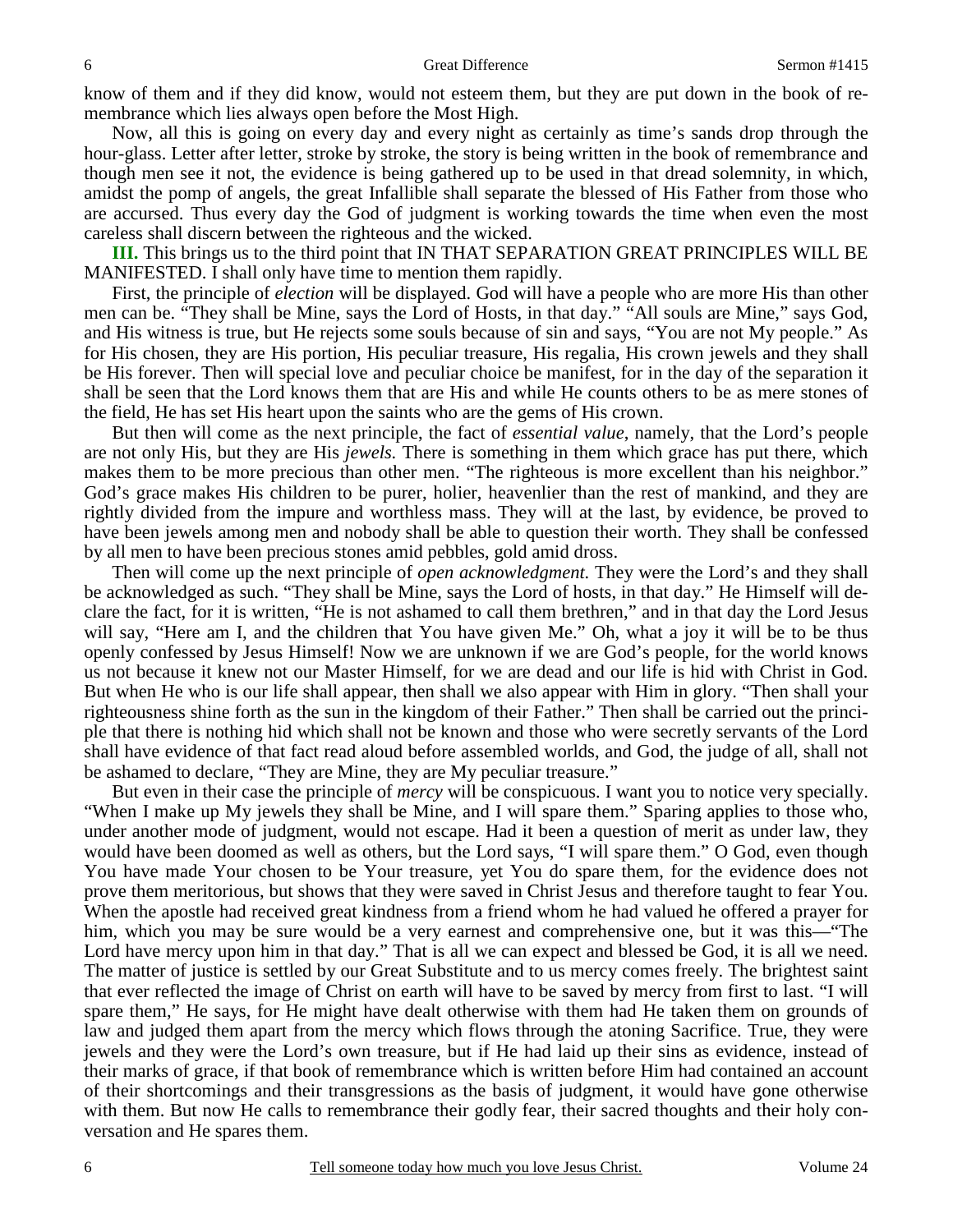#### Sermon #1415 Great Difference

They will be dealt with on the principle of *relationship* also. "I will spare them as a man spares his own that serves him." You spare your son when you know he is doing his best to serve you. He has made a blunder and if he had been a mere hired servant you might have been angry, but you say, "Ah, I know my boy was doing all he could and he will do better soon, and therefore I cannot be severe. I see that he is imperfect, but I see equally well that he loves me, and acts like a loving son." The word here used signifies pity or compassion, "Like as a father pities his children, so the Lord pities them that fear Him." He will even at the last look upon us with a love which has pity mingled with it, for we shall need it in that day. He will "remember that we are dust" and will accept us, though cognizant of all the faults there were, and of all the infirmities that there had been. He still will accept us because we are His own sons in Christ Jesus and by grace desire to serve Him. We do not serve Him to become sons, but because we are sons. It is a sweet name for a child of God, a son-servant, one who is a servant to his father and therefore, because he is his son, serves not for wage, nor of compulsion, but out of love. Such service is mentioned as evidence of sonship and not as a claim, and we shall be saved through grace, our holy service of sonship being the proof of that grace.

Beloved, on these principles will God make the final division. He will say, "You are Mine, I chose you. You are My saints and there is a gracious excellence in you. I acknowledge you as Mine and I am not ashamed to do so, for you bear My nature. I chose you in mercy and in consequence of My having chosen you, I have made you to be My son-servants and so I accept your holy conversation as the token of your sincere love to Me and I receive you into My glory to be Mine forever and ever.

**IV.** And now, lastly, comes the sure truth that THE SEPARATION, ITSELF, WILL BE CLEAR TO ALL. Then shall you mourn you sorcerers and adulterers, you that oppress the hireling and turn aside the stranger from his right, you false swearers and enemies of God. You now can go on your way and say, "God cares nothing about righteous or wicked, He deals with all alike, or even smites His children worst of all." But you shall look another way by and by. Compelled to turn your heads in another direction from that of this poor fleeting world, you shall see something that will astound you. For though you wish it not, even you and much more the godly shall then, "discern between the righteous and the wicked, between him that serves God and him that serves Him not."

*The division will be sharp and decisive.* Wherever you read in the Bible you find only two classes. You never read of three, but you find the righteous and the wicked, him that fears God and him that fears Him not. A certain order of persons puzzle us in making division here below, because we do not know to which party they belong. But when the book of remembrance is finished and shall be opened, there will be no sort of difficulty in knowing them. The two classes shall roll apart like the two portions of the Red Sea when Moses lifted up his rod and there shall be a space between. On which side, my dear hearer, you that are hesitating between two opinions—on which side, will you be? There will be no border land, no space for non-committal and neutrality. You will then be among the fearers of God or among those that fear not His name. Who may abide the day of His coming? That coming may be very speedy, for none of us knows the day or the hour when the Son of man shall appear. The separation will be sharp and decisive. There will be no undecided ones left.

And *it will obliterate a host of pretensions,* for the day comes that shall burn as an oven and all the proud shall be as stubble. The Pharisee who thought he took his place among those that were the jewels of creation will find that the coming of the Lord will burn up his phylacteries and his broad hems, and utterly consume all his boasts as to fasting thrice in the week and taking mint and anise and cumin, for these things were never written in the book, nor worth recording there. What was put there was, fearing the Lord, and thinking upon His name, and speaking one to another. But ceremonials and niceties of observance are not thought worth a stroke of the recording pen. There is nothing in the book to act as evidence for the proud, but everything to condemn him. And therefore the day shall burn him up and utterly consume him and his hopes.

That division will be *universal,* for all they that do wickedly shall be as stubble, not one of them escaping. Though they hid their wickedness and bore a good name, though they concealed their sin even from those who watched them, they entered the church and gained honors in it as Judas did in the college of the apostles, yet that day shall discover all that do wickedly. Talk how they may and speak as they please, their outward conduct will be the index of their inner alienation from God, and in the hour of their judgment the fire shall consume them from off the earth.